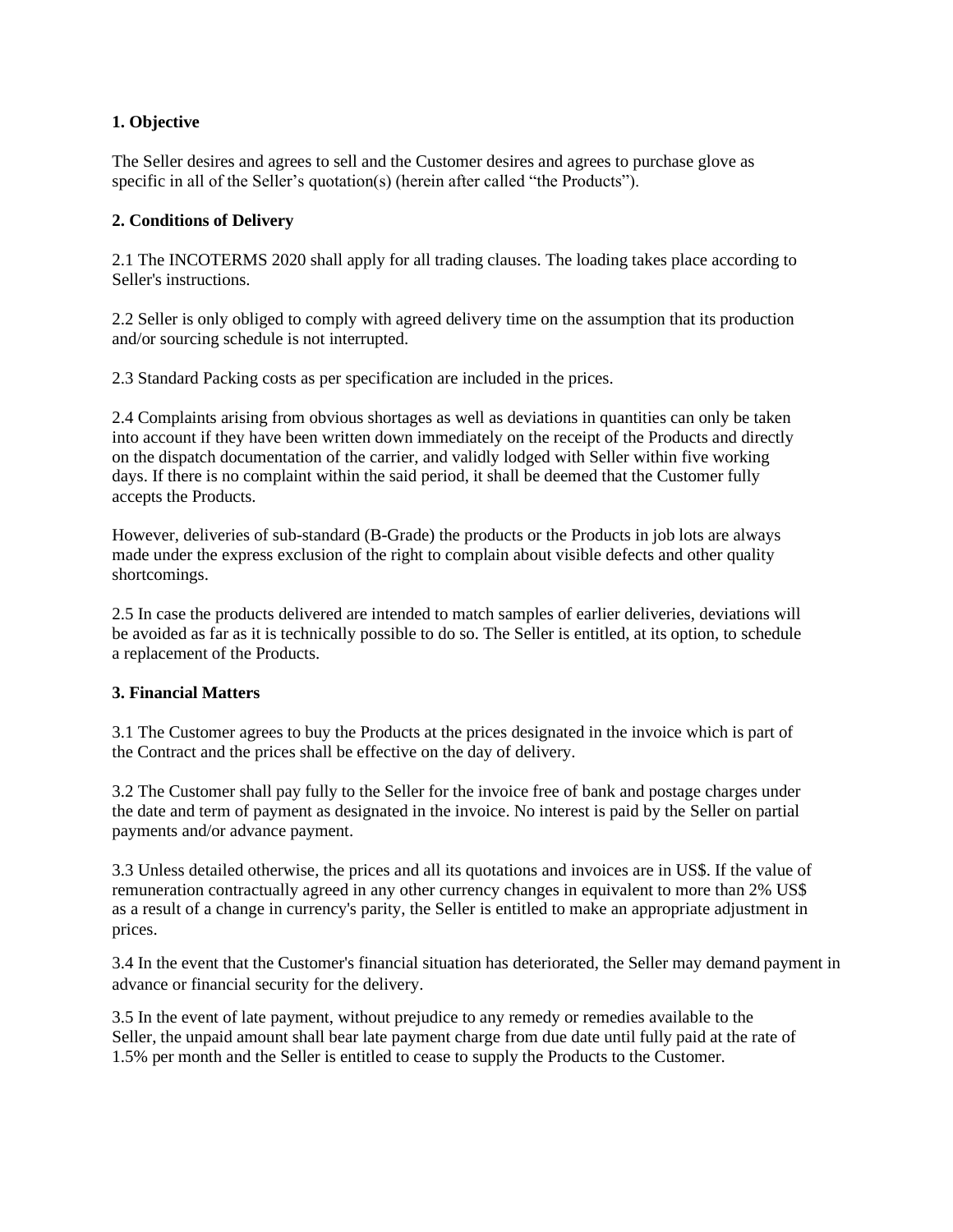3.6 In the case of material increases in the costs of raw materials or of the productionม the Seller preserves the right to adjust its selling prices no later than one month before shipment.

3.7 Employees and representatives of the Seller are only entitled to accept payments if they are in possession of a written proxy to collect.

3.8 The retention of payments by the Customers or setting them off against counter claims of whatever kind is not permissible under any circumstances.

# **4. The Seller's rights**

4.1 The Seller is not obliged to deliver detailed orders on the basis of general offers, circular letters or price lists.

4.2 Moulds, tools and fittings are the Seller's property, even if a contribution to the costs of a mould has been made by, and the proposals and designs for the article to be manufactured have been originated by, the Customer.

4.3 The Seller reserves full rights to retain all the Products delivered until the amounts invoiced have been paid in full.

### **5. The Customer's Covenants**

5.1 The Customer shall comply and ensure that the Customer and its affiliate, member, agent shall comply with applicable permits licenses authorizations concessions clearance and all applicable laws and regulations.

5.2 In order to avoid possible damage, the instructions in brochures, user's manuals or other product information sheets supplied by the Seller must be followed strictly. The Customer must ensure that all users are in possession of sufficient information.

By this Contract, the Customer is given expressly warning that the Product cannot be used other than their purposed application(s) which has been defined.

### **6. Representation and Warranty**

The Products are of merchantable quality, made of good material, workmanship, free from defect and any encumbrance and, meet the specifications and correspond with their descriptions.

### **7. Transfer of Ownership and Risk**

7.1 The ownership and any risk of the Products being transferred from the Seller to the Customer shall be applied in accordance with the specific INCOTERMS 2020 that the parties agree.

7.2 If dispatch is delayed through any faults arising from the Customer, then risk in the Products are transferred to the Customer from the day they were ready to be dispatched.

# **8. Liability**

8.1 At the Seller's option, the Seller shall compensate for any possible defects arising in materials or manufacture of its the Products, or for any deviations from the appropriate standards, by repair or by delivery of replacement the Products.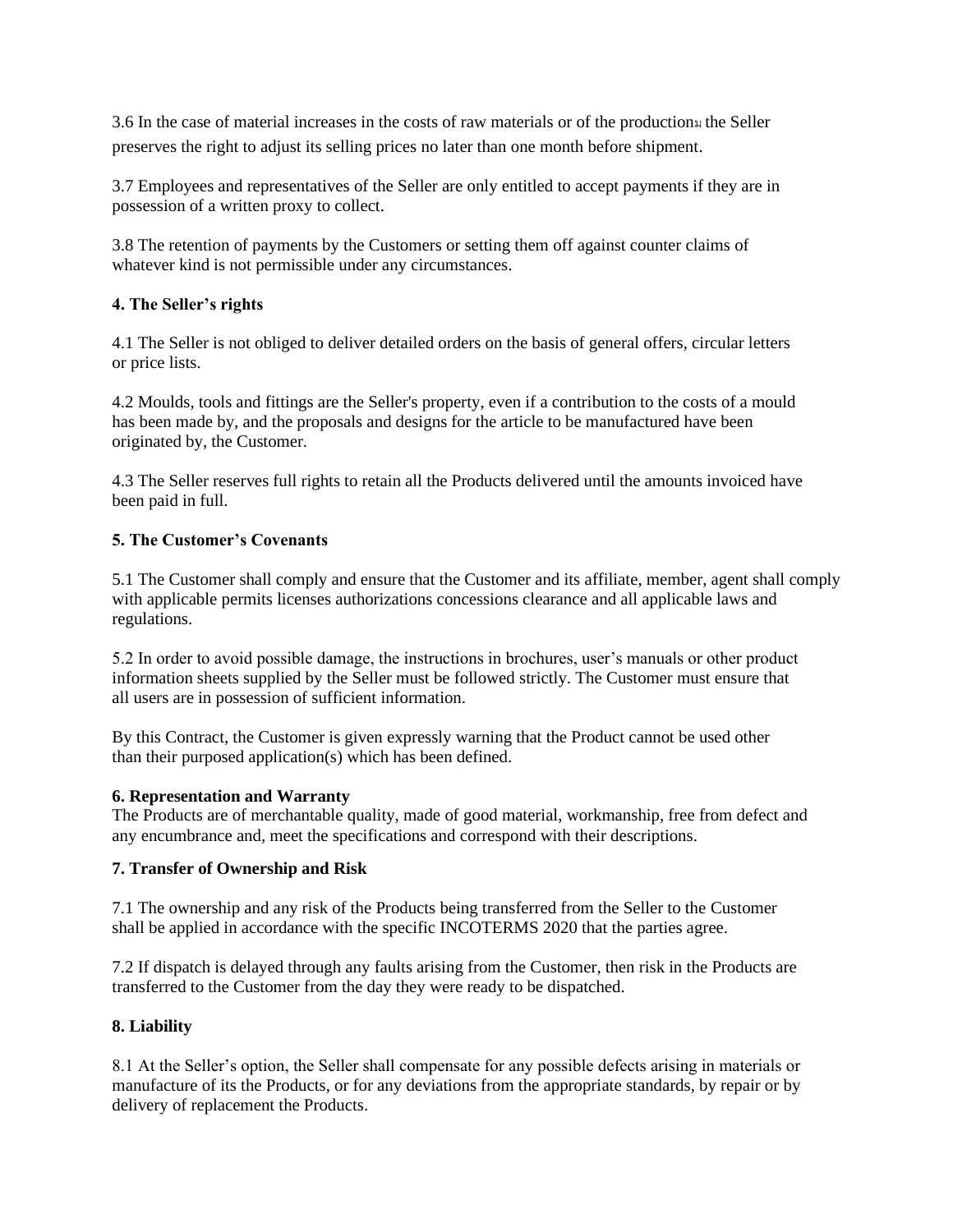8.2 The Seller shall take no responsibility on any damage occurred due to misuse, improper use, improper storage accidental damage or disregard to instruction given by the Seller, whatsoever for any reason.

8.3 To the extent that products are manufactured according to drawings, samples or other Customer's documentation that infringe commercial and industrial property rights of third parties, the Customer must indemnify the Seller and hold the Seller harmless and free from legal action.

### **9. No Consequential Loss**

Notwithstanding the provisions of this Contract in no event shall either Party be liable to the other for any loss of revenue or of anticipated profits, loss of the Production, loss of contracts or other special or indirect loss suffered or incurred by that other Party or punitive damages as a result of any breach of the terms and conditions of this Contract.

### **10. Force Majeure**

No failure or omission to carry out or to observe any of the terms, provisions or conditions of this contract shall give rise to any claim by one party hereto against the other, or be deemed to be a breach of this agreement if the same shall be caused by, or arise out of acts of god, force majeure and their consequences, or similar unforeseen occurrences affecting Seller or third parties with whom Seller has entered into business relations, (for example breakdowns in operations or communications, fire, floods, lack of labour or energy or raw materials, strikes, lock-outs, pandemic, any governmentdeclared state of emergency or changes in legislation).

For the occurrences as above, the Seller is entitled to discontinue further deliveries without granting compensation and without being obliged to make subsequent deliveries.

### **11. Assignment**

The Customer shall not assign any right and obligation hereof to any other persons except given prior written approval by the Seller. Any assignment made by the Customer not in accordance with the provision shall be void.

# **12. Exhibit**

All exhibits that are attached to the body of the Contract are integral part hereof and are incorporated by reference into the Contract.

### **13. Governing Law and Arbitration**

This Contract is governed by and interpreted under the laws of Singapore, without regard to its choice of law rules.

Any dispute arising out of or in connection with this contract, including any question regarding its existence, validity or termination, shall be referred to and finally resolved by arbitration in Singapore in accordance with the Arbitration Rules of the Singapore International Arbitration Centre ("SIAC Rules") for the time being in force, which rules are deemed to be incorporated by reference in this clause. The Tribunal shall consist of one (1) arbitrator.